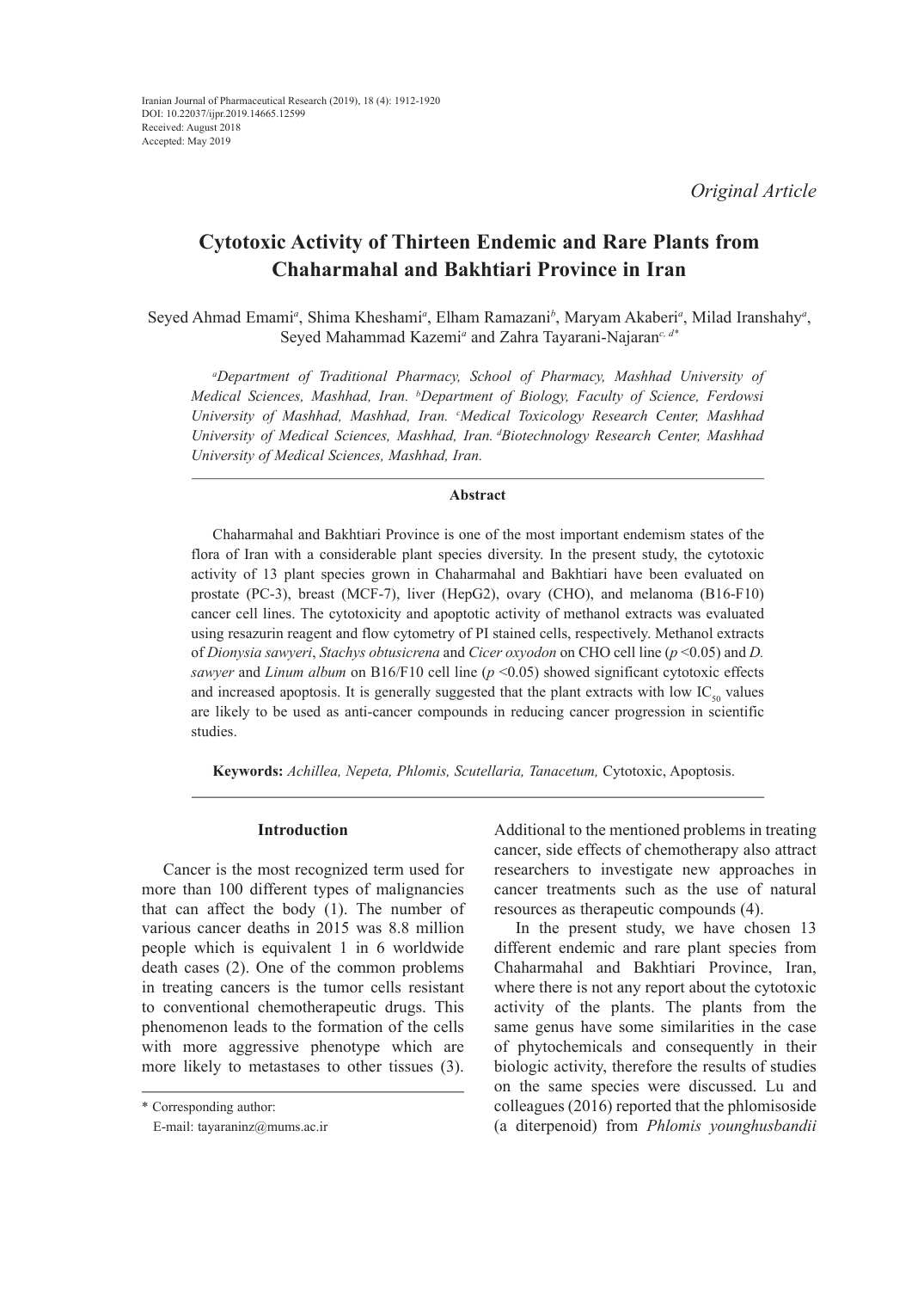| <b>Species</b>                          | <b>State</b> | Family           | Voucher number | Location                                                 |
|-----------------------------------------|--------------|------------------|----------------|----------------------------------------------------------|
| Achillea kellalensis Boiss, & Hausskn.  | endemic      | Asteraceae       | 13206          | Gelougerd, the Northern slopes of<br>mountain Kalar      |
| Ajuga chamaecistus Ging. ex Benth.      | rare         | Lamiaceae        | 13201          | Shahrekord, the mountain<br>Farhangian                   |
| Aristolochia olivieri Colleg. ex Boiss. | endemic      | Aristolochiaceae | 13202          | Malkhalifeh, Shirmard village                            |
| Cicer oxyodon Boiss. & Hohen.           | rare         | Fabaceae         | 13207          | Malkhalifeh, Shirmard village                            |
| Dianthus orientalis Adams               | rare         | Caryophyllaceae  | 13208          | Hafshejan, Jouneghan                                     |
| Dionysia sawyeri (Watt) Wendelbo        | endemic      | Primulaceae      | 13205          | Malkhalifeh, Shirmard village                            |
| Linum album Kotschy ex Boiss.           | endemic      | Linaceae         | 13204          | Shahrekord, the mountain<br>Farhangian                   |
| Nepeta glomerulosa Boiss.               | endemic      | Lamiaceae        | 13200          | Shahrekord, castle Gharak                                |
| Phlomis aucheri Boiss.                  | endemic      | Lamiaceae        | 13199          | Shahrekord, castle Gharak                                |
| Picris strigosa M. Bieb.                | rare         | Asteraceae       | 13203          | Malkhalifeh, Shirmard village<br>Scutellaria multicaulis |
| Boiss.                                  | endemic      | Lamiaceae        | 13198          | Malkhalifeh, Shirmard village                            |
| Stachys obtusicrena Boiss.              | endemic      | Lamiaceae        | 13196          | Avargan, the mountain Kalar                              |
| <i>Tanacetum dumosum</i> Boiss.         | endemic      | Asteraceae       | 13197          | Malkhalifeh, Shirmard village                            |

**Table 1.** Medicinal plants evaluated for cytotoxic activity from Chaharmahal and Bakhtiari Province of Iran.

(Lamiaceae) have a significant inhibitory effect on the growth, proliferation, migration, and invasive properties of A549 (human lung cancer cells) cancer cell line with  $IC_{50}$  of 54.51  $\mu$ M and induces apoptosis (5). Ji and his colleagues (2015) evaluated cytotoxic activity of *Scutellaria baicalensis* on HepG2 (human liver cancer cells), SW480 (Human colon cancer cells), and MCF-7 (human breast adenocarcinoma cell) cancer cell lines. The results demonstrated that most of the flavones exhibited a significant cytotoxic effect (6). Tayarani-Najaran *et al*. (2010) addressed the cytotoxic effects of total methanol extract and different fractions of *Scutellaria lindbergii* on AGS (Human stomach cancer cells), HeLa (Human cervix cancer cells), MCF-7, and PC12 (rat adrenal gland cancer cells) cells. Based on the results, methylene chloride fraction has shown the most potent cytotoxic activity among the other fractions and decreased cell viability (7). *Scutellaria pinnatifida* and its active component neobaicalein (skullcapflavone II) and wogonin showed strong cytotoxic activity against HL-60 and K562 leukemic cell lines (8).

Due to specific climatic conditions and the high diversity of plant species in different regions of Iran, investigation of the therapeutic properties and molecular functional mechanisms of the rare plant species to explore new drugs for treating various diseases, including cancer is worthy. One of the rich areas with diverse plant species in Iran is Chaharmahal and Bakhtiari Province. Chaharmahal and Bakhtiari Province is located in the middle of the mountains of the west of Iran and the plain of Isfahan. The situated area is located between 31 14` and 33 47` N (latitude), 49 49` and 51 34` E (longitude). About 1400000 hectares of the total area of the Province which is equivalent to 86.6% of all total area is occupied with forests and pastures (9).

In this study cytotoxic effects and apoptosis induction of methanol extract from thirteen rare plants from Chaharmahal and Bakhtiari Province, including species from the families listed in Table 1, were assessed on the human prostate cancer (PC-3), (MCF-7), (HepG2), Chinese hamster ovary cells (CHO), and murine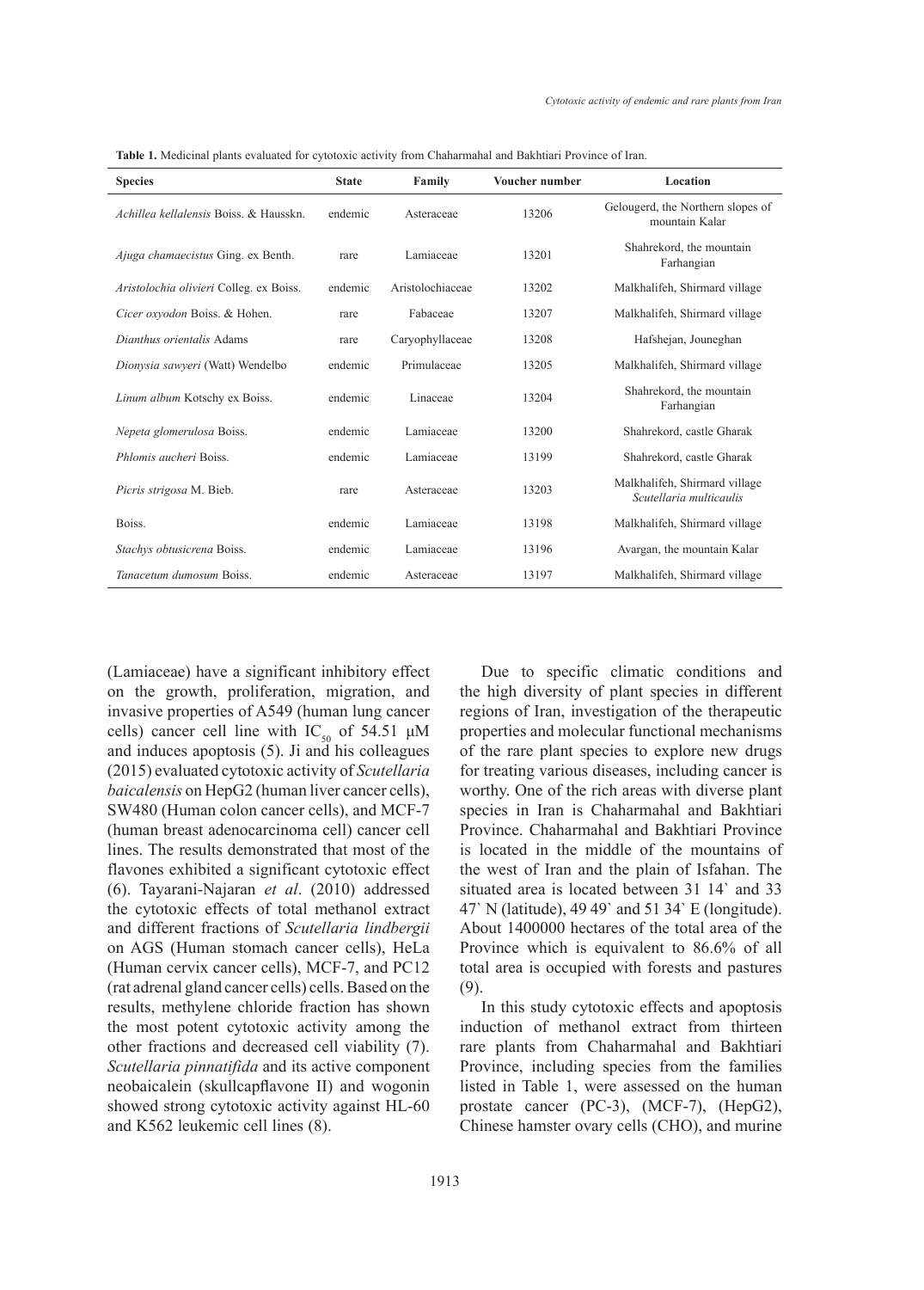melanoma (B16-F10) cancer cell lines. To the best of our knowledge, this is the first report on cytotoxic activity of the plants.

## **Experimental**

## *Plant materials*

Thirteen species of the endemic and rare plants from different families were collected in spring and summer 2015 from various regions of Chaharmahal and Bakhtiari Province, southwestern of Iran and identified by Dr. S. H. A. Shirmardi (Table 1). Voucher specimens of the species were deposited in the herbarium of School of Pharmacy, Mashhad University of Medical Sciences, Mashhad, Iran.

## *Preparation of extracts*

The aerial parts of each species were dried in shadow and powdered. Then, 100g of each powder was macerated with methanol for 24 hr at controlled room temperature (25 °C). The macerated powder sample was percolated using pure methanol. Then the methanol extracts were concentrated via a rotary evaporator under the reduced pressure at 50 ˚C and subsequently freeze dried. All extracts were stored at -20 °C. The yield percentage of the obtained extracts were presented in Table 2.

#### *Cell culture and treatment*

The prostate (PC-3), breast (MCF-7), liver (Hep G2), ovary (CHO), and melanoma (B16/ F10) cancer cell lines (code numbers: C427, C135, C158, C111, and C540) were obtained from Cell Bank at the Pasteur Institute (Tehran, Iran). CHO were cultured in F-12K medium (Sigma) with  $10\%$  (v/v) fetal bovine serum, 100U/mL penicillin and 100 mg/mL streptomycin. Cell lines B16 F10 and MCF7 were cultured in Dulbecco›s Modified Eagle›s Medium (DMEM) (Sigma) with 10% (v/v) fetal bovine serum, 100U/mL penicillin and 100 mg/ mL streptomycin, while the other cell lines were cultured in RPMI 1640 medium (Sigma) with 10% (v/v) fetal bovine serum, 100U/mL penicillin, and 100 mg/mL streptomycin. Then all of the cells were kept at  $37^{\circ}$ C in a humidified atmosphere (90%) containing 5%  $CO_2$ . For each concentration and time course study, there was a control sample, which remained untreated and received an equal volume of the solvent (22).

## *Cell viability*

The resazurin reagent is a cell viability indicator that allows measuring the cytotoxicity of various chemical components. For detection of the cell viability, all of cancer cell lines (104 cells per well) were seeded in 96-well plates

**Species Extraction yield %** *Achillea kellalensis* 11.77% *Ajuga chamaecistus* 16.44% *Aristolochia olivieri* 19.25% *Cicer oxyodon* 16.46% *Diantus orientalis* 8.31% *Dionysia sawyeri* 1.84% *Linnum album* 14.6% *Nepate glomerulosa* 7.6% *Phlomis aucheria* 16% *Picris strigosa* 4.4% *Scutellaria multicauli* 7.41% *Stachys obtusicrena* 17.01% *Tanaetum dumosum* 11.37%

Table 2. The extraction yield % of medicinal plants.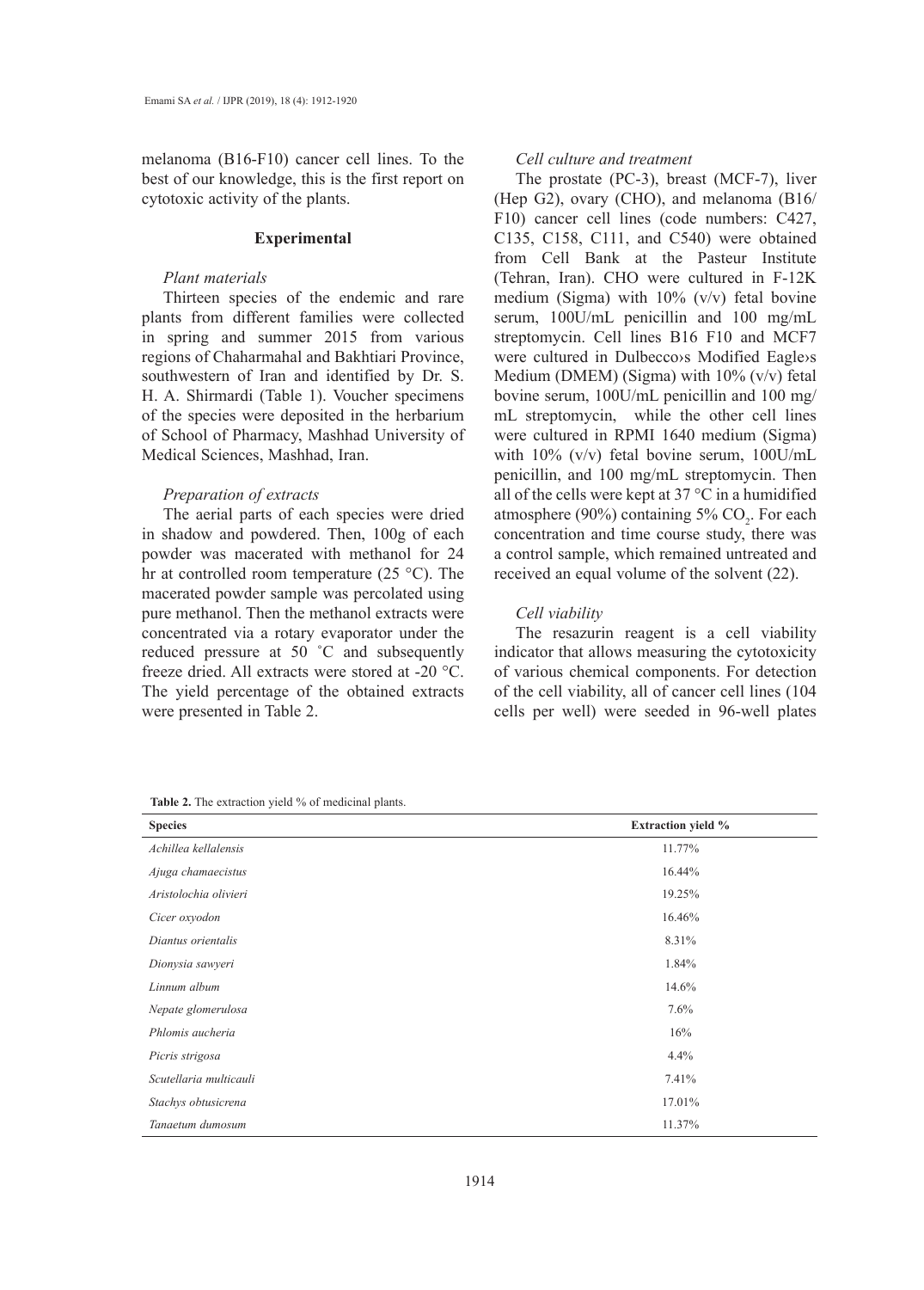| <b>Species</b>          | <b>Chemical constituents</b>                                                                                                                                                                                                                                                                                                                                                                           | <b>Biological activities</b>                                                        |
|-------------------------|--------------------------------------------------------------------------------------------------------------------------------------------------------------------------------------------------------------------------------------------------------------------------------------------------------------------------------------------------------------------------------------------------------|-------------------------------------------------------------------------------------|
| Achillea kellalensis    | Camphor (34.0%), borneol (12.6%), $\beta$ -thujone (12.5%),<br>1,8-cineole (11.3%), bornyl acetate (7.3%),<br>camphene (7.0%) (10)                                                                                                                                                                                                                                                                     | Antioxidantand, antibacterial (11)                                                  |
| Ajuga chamaecistus      | Melilotoside, phenylethyl glycosides, phytoecdysteroids (12)                                                                                                                                                                                                                                                                                                                                           | Antidiabetic (13),<br>anti-inflammatory (14), antibacterial (15)                    |
| Aristolochia olivieri   |                                                                                                                                                                                                                                                                                                                                                                                                        |                                                                                     |
| Cicer oxyodon           |                                                                                                                                                                                                                                                                                                                                                                                                        |                                                                                     |
| Dianthus orientalis     |                                                                                                                                                                                                                                                                                                                                                                                                        |                                                                                     |
| Dionysia sawyeri        |                                                                                                                                                                                                                                                                                                                                                                                                        |                                                                                     |
| Linum album             | Podophyllotoxin, 5- methoxypodophyllotoxin (Smollny et al.,<br>1998)                                                                                                                                                                                                                                                                                                                                   | Antitumor (16)                                                                      |
| Nepeta glomerulosa      | Geranyl acetate (17.0%), limonene (12.0%), eucalypo (5.8%),<br>bornyl acetate (5.3%), citronellal (4.9%), spathulanol (4.2%),<br>sabinene (3.9%), $\beta$ -ocimene (3.9%), $\beta$ -sesquiphellandrene<br>$(2.8\%)$ , neryl acetate $(2.5\%)$ , $\alpha$ -humulene $(2.4\%)$ , $\alpha$ -pinene<br>$(2.3\%)$ , humulene oxide $(2.2\%)$ , norsolanadione $(2.1\%)$ ,<br>terpinen-4-ol $(2.0\%)$ $(17)$ | Antibacterial (17)                                                                  |
| Picris strigosa         |                                                                                                                                                                                                                                                                                                                                                                                                        |                                                                                     |
| Scutellaria multicaulis | Trans-caryophyllene (34.6%), caryophyllene oxide (12.2%),<br>linalool (10.7%), germacrene D (5.5%) (Asadollahzadeh and<br>Rajaie, 2014)                                                                                                                                                                                                                                                                | Antioxidant                                                                         |
| Stachys obtusicrena     | $\alpha$ -pinene (34.6%), germacrene D (8.0%), bicyclogermacrene<br>$(7.8\%)$ (18)                                                                                                                                                                                                                                                                                                                     | Antibacterial (19),<br>Anti-inflammatory (Amirghofran, 2010),<br>Antimicrobial (20) |
| Tanacetum dumosum       | Borneol (27.9%), bornyl acetate (18.4%), 1,8-cineol (17.5%),<br>$\alpha$ -terpineol (5.3%), cis-chrysanthenyl acetate (3.3%),<br>camphene (2.7%), terpinene-4-ol (1.9%) (21)                                                                                                                                                                                                                           |                                                                                     |

**Table 3.** Biological properties and chemical constituents of medicinal plants from Chaharmahal and Bakhtiari Province of Iran.

and were incubated with the methanol extract of each species (50 and 100 μM) for 48 h. Then resazurin reagent (20 μM) was added to each well and incubated for 4 h. The cell viability was assessed at the absorbance of 600 nm with ELISA microplate reader (Awareness, Palm City, FL, USA) (23).

## *Flow cytometry analysis of apoptosis*

Flow cytometry and PI staining of the treated cells to detect a sub-G1 peak evaluated Apoptotic cells. CHO cells (105 cells per well) were cultured into 24-well plates and were treated with the methanol extract of *D. sawyeri*, *S. obtusicrena,* and *C. oxyodon* (50 and 100  $\mu$ M) for 48 h and also B16/F10 were treated with the methanol extract of for 48 h. the cells were washed with phosphate-buffer saline (PBS). After trypsinization, the cells were harvested and incubated at 4 °C in dark with 400 μL of hypotonic buffer (50 μg/mL PI in 0.1% sodium citrate and 0.1% Triton X-100) for 30 s before flow cytometric analysis using a Partec flow cytometer (GmbH, Münster, Germany) (23).

## *Statistics analysis*

One-way analysis of variance (ANOVA) and Turkeys-Kramer post hoc were used for data analysis. All of the results were expressed as mean  $\pm$  SD and p-values below<0.05 was regarded statistically significant.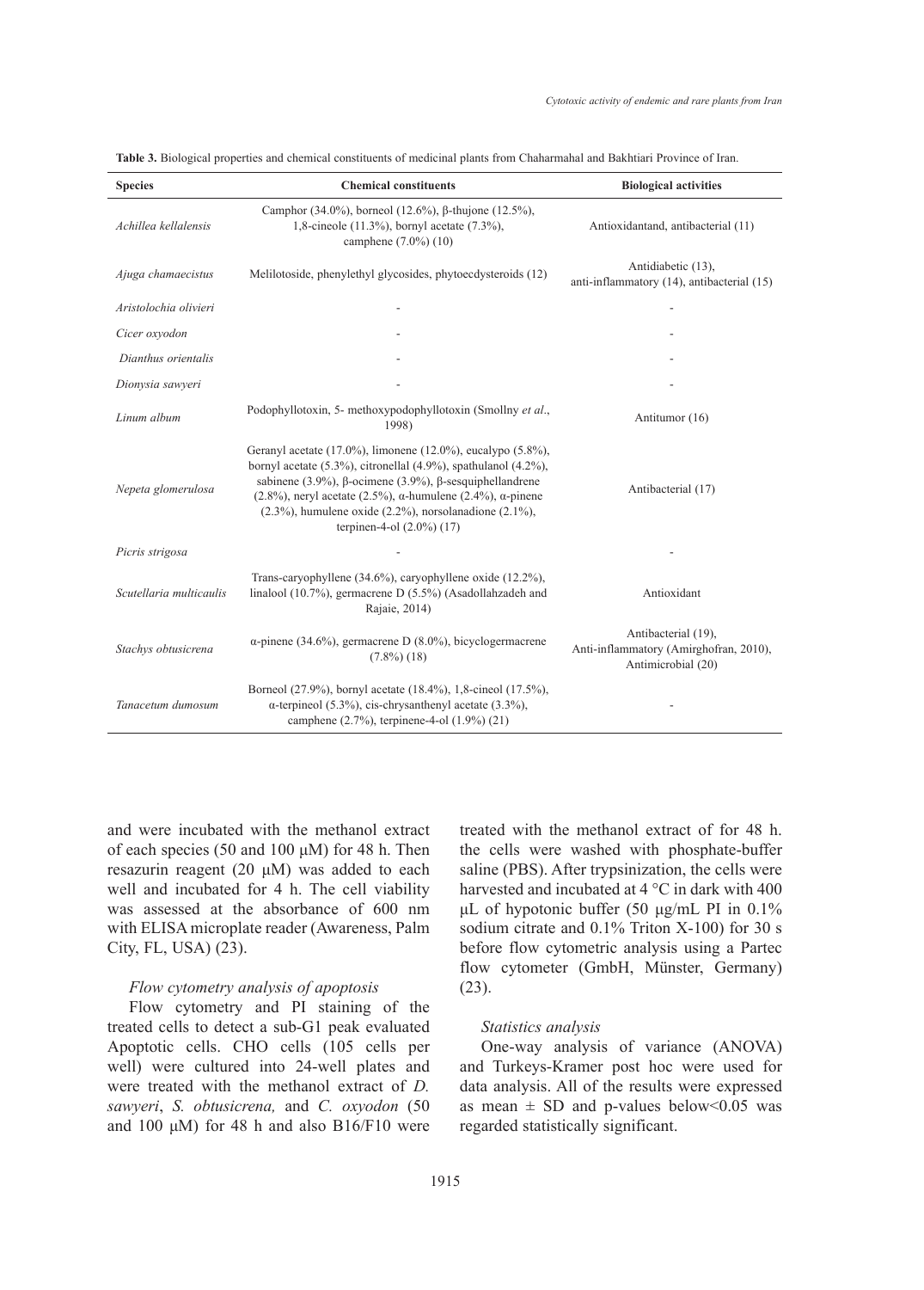|                                                                 |                |                  |                                                      |                |                                           |                  |           | Concentration <sup>1</sup> |               |                |                   |                  |                 |                    |                    |
|-----------------------------------------------------------------|----------------|------------------|------------------------------------------------------|----------------|-------------------------------------------|------------------|-----------|----------------------------|---------------|----------------|-------------------|------------------|-----------------|--------------------|--------------------|
| Cell line $\rightarrow$                                         |                | PC3              |                                                      |                | MCF7                                      |                  |           | HepG2                      |               |                | <b>CHO</b>        |                  |                 | <b>B16-F10</b>     |                    |
| Plant name                                                      | $\bullet$      | $\overline{50}$  | $\approx$                                            | $\bullet$      | ន                                         | 100              | $\bullet$ | $\overline{50}$            | 100           | $\bullet$      | 50                | $\overline{100}$ | $\bullet$       | ន                  | 100                |
| kellalensis<br>Achillea                                         | $100.0 + 19.3$ | $107.0 + 29.0$   | $104.3 \pm 33.2$                                     | $100.0 + 39.7$ | 99.7±27.6                                 | $110.2 + 45.5$   | 99.9±13.5 | $87.5 \pm 12.9$            | 93.6±10.5     | $100.0 + 39.3$ | $72.1 + 23.5$     | 77.7±19.5        | $100.0 + 7.0$   | $110.6 + 8.4$      | 88.7±19.1          |
| chamaecistus<br>Ajuga                                           | $100.0 + 19.3$ | $105.4 \pm 33.3$ | $100.8 + 41.5$                                       | $100.0 + 39.7$ | $105.9 \pm 31.5$                          | 96.8±38.8        | 99.9±13.5 | $103.5 + 9.3$              | 98.0±11.3     | $100.0 + 39.3$ | 66.7±15.7         | 54.0±8.9         | $100.0 + 7.0$   | $102.0 + 15.2$     | 99.9±8.9           |
| Aristolochia<br>olivieri                                        | $100.0 + 19.3$ | $105.7 \pm 21.0$ | 111.0±19.7                                           | $100.0 + 39.7$ | $11.3 + 9.8$                              | $121.4 + 5.6$    | 99.9±13.5 | $108.1 + 9.2$              | $112.0 + 6.1$ | $100.0 + 39.3$ | $90.1 + 20.6$     | 79.2±30.6        | $100.0 + 7.0$   | 98.5±13.8          | 108.8±45.1         |
| $\alpha y$ odon<br><b>Cicer</b>                                 | $100.0 + 19.3$ | $107.7 \pm 39.5$ | $101.5 \pm 22.9$                                     | $100.0 + 39.7$ | $101.0 + 36.3$                            | 96.8±37.5        | 99.9±13.5 | 113.0±6.6                  | $120.6 + 8.4$ | $100.0 + 39.3$ | $63.3 + 20.7*$    | $68.5 \pm 28.2*$ | $100.0 + 7.0$   | $81.0 + 7.8$       | $71.7 \pm 10.1$    |
| Dianthus<br>orientalis                                          | $100.0 + 19.3$ |                  | $107.6 \pm 22.7$ $105.8 \pm 23.6$                    | 100.0±39.7     | $104.9 + 26.1$                            | $97.5 + 39.2$    | 99.9±13.5 | 89.4±9.5                   | 95.4±10.9     | $100.0 + 39.3$ | $73.4 + 23.0$     | 79.7±24.6        | $100.0 + 7.0$   | 81.0±30.6          | $102.3 \pm 18.4$   |
| Dionysia<br>sawyeri                                             | $100.0 + 19.3$ | $95.3 + 27.8$    | $98.6 + 29.0$                                        | $100.0 + 39.7$ | $91.2 \pm 13.7$                           | 104.6±14.4       | 99.9±13.5 | 93.0±7.2                   | $87.3 + 6.0$  | $100.0 + 39.3$ | $62.3 \pm 16.8$ * | 58.6±19.7*       | $100.0 + 7.0$   | 76.5±21.3*         | $62.9 \pm 12.8$ *  |
| Doxorubicin                                                     | $100.0 + 19.3$ | $58.6 \pm 18.7*$ | 46.6±17.1*                                           | $100.0 + 39.7$ | $.4 + 26.8$ **<br>36.                     | $52.7 \pm 21.1*$ | 99.9±13.5 | 38.8±15.2**                | 40.0±15.2*    | $100.0 + 39.3$ | $64.8 \pm 26.3*$  | $71.2 \pm 15.7*$ | $100.0 \pm 7.0$ | $20.4 \pm 12.5$ ** | $36.2 \pm 11.7$ ** |
| Linum album                                                     | $100.0 + 19.3$ | 110.8±20.7       | $100.9 \pm 15.1$                                     | $100.0 + 39.7$ | $120.3 + 21.4$                            | $120.0 + 13.3$   | 99.9±13.5 | $96.2 \pm 10.2$            | 97.7±13.6     | $100.0 + 39.3$ | 88.1±16.8         | 74.7±11.7        | $100.0 + 7.0$   | $63.6 \pm 6.8*$    | $69.6 \pm 20.1*$   |
| glomerulosa<br>Nepeta                                           | $100.0 + 19.3$ | $102.4 \pm 20.4$ | $106.1 \pm 19.5$                                     | $100.0 + 39.7$ | 125.9±13.7                                | 117.8±12.9       | 99.9±13.5 | 96.7±10.3                  | $101.5 + 8.0$ | $100.0 + 39.3$ | 88.9±29.4         | 86.5±28.3        | $100.0 + 7.0$   | $102.5 \pm 10.4$   | 111.8±13.8         |
| Phlomis<br>aucheri                                              | $100.0 + 19.3$ | $103.8 + 27.0$   | 97.8±12.8                                            | $100.0 + 39.7$ | $2.7 + 12.5$<br>$\equiv$                  | $116.7 \pm 16.6$ | 99.9±13.5 | 89.7±10.0                  | 97.6±11.2     | $100.0 + 39.3$ | 98.2±19.9         | $75.8 + 24.6$    | $100.0 + 7.0$   | $104.0 + 16.9$     | $96.3 + 21.0$      |
| strigosa<br>Picris                                              | $100.0 + 19.3$ | $106.4 \pm 23.0$ | $104.5 \pm 36.0$                                     | $100.0 + 39.7$ | $14.0 + 11.1$<br>$\overline{\phantom{0}}$ | $112.0 + 11.1$   | 99.9±13.5 | $102.5 + 8.9$              | $105.1 + 5.9$ | $100.0 + 39.3$ | $70.8 + 17.8$     | 76.0±18.4        | $100.0 + 7.0$   | $114.5 + 9.5$      | $92.9 \pm 21.9$    |
| multicaulis<br>Scutellaria                                      | $100.0 + 19.3$ | $96.8 + 25.2$    | 96.7±36.1                                            | $100.0 + 39.7$ | $104.8 + 26.1$                            | $91.9 + 5.8$     | 99.9±13.5 | $92.5 + 8.6$               | 94.8±4.2      | $100.0 + 39.3$ | $58.5 + 43.9$     | $72.6 + 42.0$    | $100.0 + 7.0$   | 89.3±16.5          | $79.5 + 20.8$      |
| obtusicrena<br><b>Stachys</b>                                   | $100.0 + 19.3$ | $120.2 \pm 18.2$ | $98.3 + 21.0$                                        | $100.0 + 39.7$ | $102.8 + 25.7$                            | $109.8 \pm 10.4$ | 99.9±13.5 | $90.2 + 12.8$              | $87.5 + 5.3$  | $100.0 + 39.3$ | $61.1 + 20.0*$    | $53.7\pm 6.3*$   | $100.0 + 7.0$   | 86.7±21.3          | 98.7±17.7          |
| Tanacetum<br>dumosum                                            | $100.0 + 19.3$ | $91.6 + 29.8$    | $92.2 + 28.2$                                        | $100.0 + 39.7$ | $79.3 + 35.4$                             | $100.0 + 14.8$   | 99.9±13.5 | 87+7.8                     | $112.3 + 8.3$ | $100.0 + 39.3$ | 89.9±29.8         | $78.8 + 32.3$    | $100.0 + 7.0$   | 87.0±25.9          | 74.2±38.2          |
| Dunnets Multiple Comparison Test; * $p$ < 0.05, * * $p$ < 0.001 |                |                  | The concentration of extracts is presented in µg/mL. |                |                                           |                  |           |                            |               |                |                   |                  |                 |                    |                    |

Table 4. Cytotoxicity (% of viability) of methanol extract of medicinal plants from Chaharmahal and Bakhtiari Province of Iran. **Table 4.** Cytotoxicity (% of viability) of methanol extract of medicinal plants from Chaharmahal and Bakhtiari Province of Iran.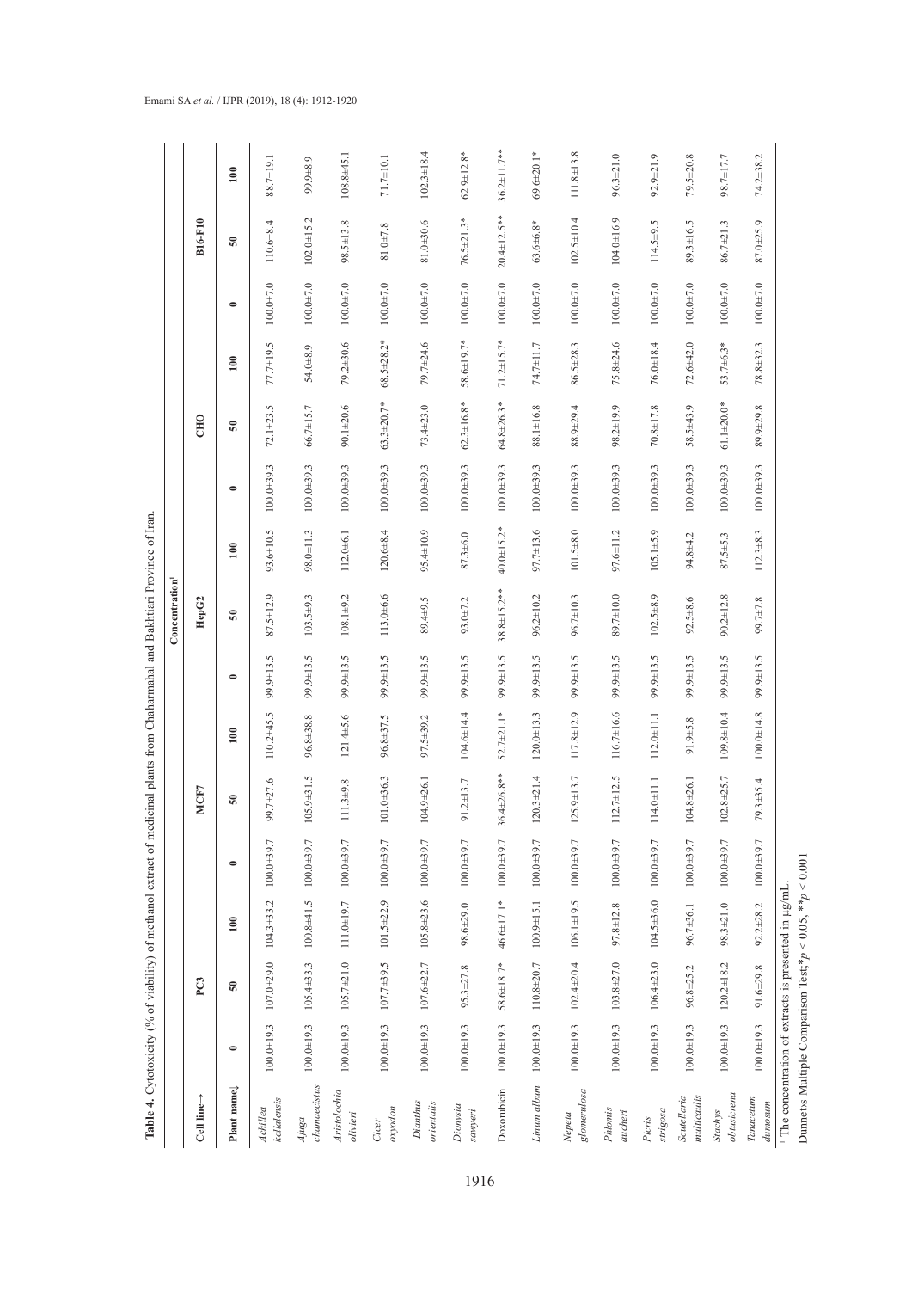

50, 100 μM of Methanol extracts of Dionysia sawyer, Stachys obtusicrena and Cicer oxyodon and (B) B16/F10 cells were incubated  $\theta$  cells to the incredibility choice in the Methanol extracts of  $\theta$  and  $\theta$  and  $\theta$  and  $\theta$ Figure 1. Flow cytometry histograms of apoptosis assays by PI method of CHO and B16/F10 cells: (A) CHO cells were incubated with with 50, 100  $\mu$ M of D. sawyer and *Linnum album* for 48 h. All of the components induced cell death through apoptosis. All experiments were done in triplicate.

# **Results**

Based on the results, the extracts of *D.*  sawyeri, *S. obtusicrena* and *C. oxyodon* on CHO cell line (*p* <0.05) and the extracts of *D. sawyeri* and *L. album* on B16-F10 cell line ( $p \le 0.05$ ) decreased cell viability and showed significant cytotoxic effects. (Tables 3 and 4). Also, results demonstrated that the extracts of *D. sawyeri*, *S.* 

*obtusicrena,* and *C. oxyodon* on CHO cell line induced cell death through apoptosis (Figure 1). incubated with 50, 100 µM of D. sawyer and *Linnum album* for 48 h. All of the

## **Discussion**

Variation in the plant species as well as the presence of the exclusive plant species, that have not been studied so far require extensive biological screening to find putative natural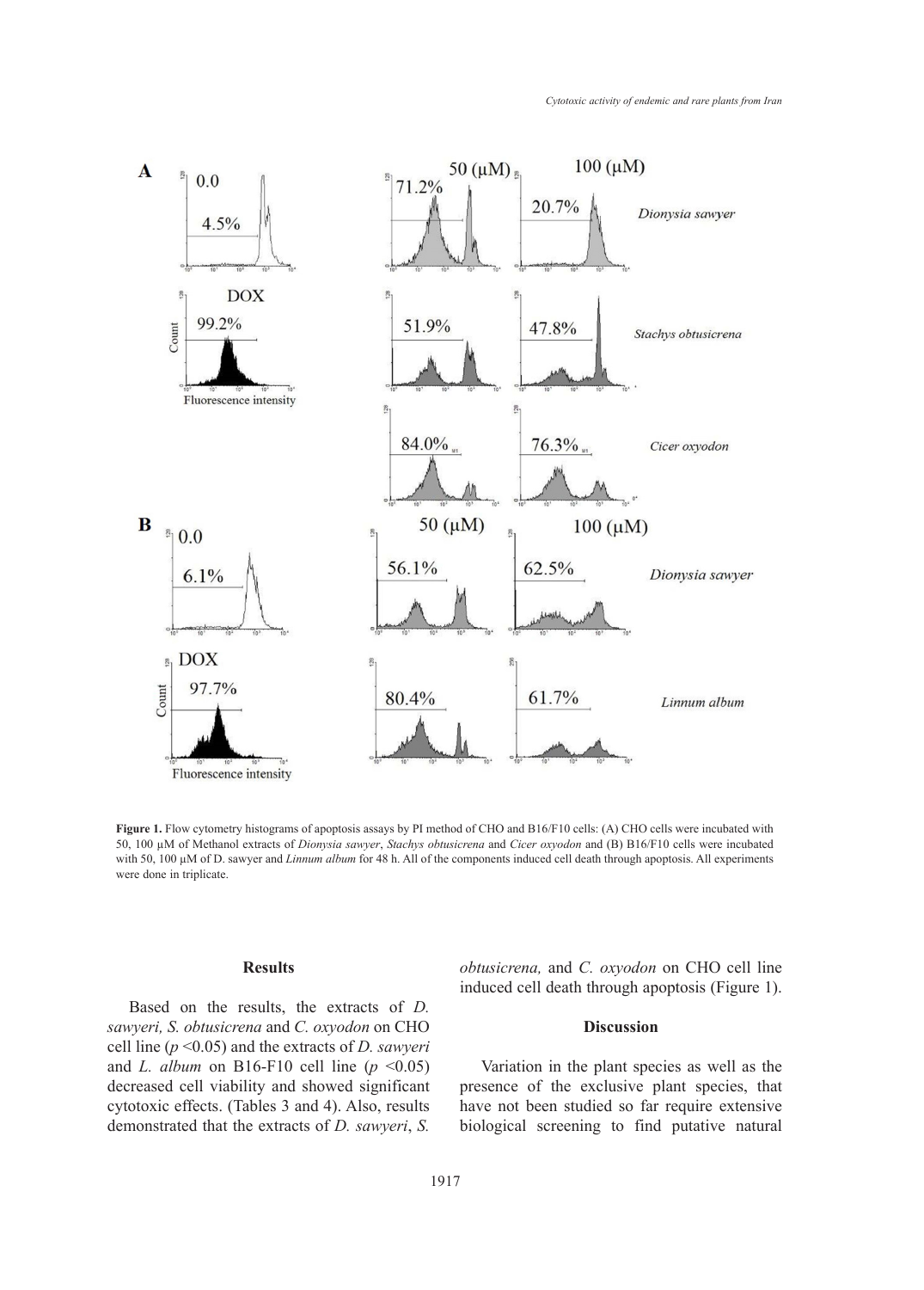substances as effective agents for the treatment of the disease. Many substances including natural products and phytochemicals have been screened to find an optimal treatment for cancer as the second cause of death worldwide.

In this study, the cytotoxic effects of methanol extract from 13 plant species from Chaharmahal and Bakhtiari Province were investigated on PC-3, CHO, B16/F10, HepG2 and MCF-7 cancer cell lines. According to the results, methanol extract of *D. sawyeri*, *S. obtusicrena,* and *C. oxyodon* in CHO cells and methanol extract of *D. sawyer* and *L. album*  in the B16/F10 cells decreased cell viability and showed significant cytotoxic activity. Also methanol extract of *D. sawyeri*, *S. obtusicrena,*  and *C. oxyodon* increased apoptosis induction in CHO cells. This is the first study that evaluated the cytotoxic effects of the rare plants from Chaharmahal and Bakhtiari Province. Regarding the novelty of the present study, there is not any similar evaluation on the species investigated here. Since the plants belonging to the same genus have similarities in presence of alike phytochemicals, we have searched for some evidences of cytotoxicity in similar species in the same genus.

*Dionysia termeana* is one of the similar species to *D. sawyeri*, inhibiting the growth and proliferation of leukemia (K562) and lung carcinoma (A549) cell line with an IC50 less than 20 μg/mL by MTT staining and flow cytometry analyses (24). *Dionysia termeana*, also significantly inhibited the growth and proliferation of lymphocyte cells (25). In our study, *D. sawyeri* exerted a cytotoxic effect through decreasing cell viability and increasing amount of apoptosis.

There are many reports on the cytotoxic activity of the plants belonging to the genus *Stachys*. Jassbi *et al*. (2014) examined the cytotoxic effects of methanol and dichloromethane extracts of nine different species of *Stachys* on HL-60, K562, and MCF-7 cancer cells. The authors reported that dichloromethane extract of *S. pilifera* had the lowest IC50 on HL-60 (Human leukemia cancer cells), K562 (Human leukemia cancer cells), and MCF-7 cancer cells (ranging from 33.1 to 18.4 μg/mL) (26). In another study, it has been shown that *S. alopecuros*

inhibit the growth of A375 (Human melanoma cancer cells), HCT116 (Human colon cancer cells), and MDA-MB 231 (Human breast cancer cells) cells with IC<sub>50</sub> less than 20  $\mu$ g/mL (27). Also, the volatile oil of *S. rupestris* has been shown to inhibit the growth and proliferation of PC-3 and MCF-7 cell lines (28). In our study, *S. obtusicrena* showed inducing an effect on apoptosis and cell growth inhibition.

*Cicer microphylluma* similar species from the same genus of *C. oxyodon*, has shown potent cytotoxic activity against mammary melanoma cell lines and human epidermis carcinoma (29). The activity was attributed to the presence of luteolin in the plant (29). Isoflavones extracted from *C. arietinum* promoted the growth of MCF-7 cell line at low concentrations and inhibited the growth and proliferation of the cells at high concentrations (more than 1 mg/L) (30). Isoflavones extracted from the *C. arietinum* inhibited the growth and proliferation of two human breast cancer cell lines including SKBR3 (Human breast cancer cells) and MCF-7 (31).

*Dionysia sawyeri, S. obtusicrena*, *C. oxyodon,*  and *L. album* as the most cytotoxic and CHO and B16/F10 cells as the most sensitive cells were chosen for the future mechanistic activity. In our study, *D. sawyeri*, *S. obtusicrena*, and *C. oxyodon* increased apoptosis induction which was confirmed after PI staining of the cells and flow cytometry analysis on CHO cells. In the present study for the first time, the cytotoxic activity of *L. album* was reported. *L. album* caused a dose-dependent cytotoxic activity on the B16-F10 cell line with minimal effect on other cells.

## **Conclusion**

Two common types of cancer in young male and female are melanoma and ovarian cancer. Melanoma is one of the most hazardous forms of skin cancer, which occurred in 232,000 people and resulted in 55,000 deaths in 2012. Surgery is mostly used to treat this cancer by removing involved parts. Ovarian cancer is the seventh most common cancer in women and the eighth leading cause of cancer death in the world. This occurred around 239,000 cases and resulted in 152,000 deaths worldwide in 2012. Treatment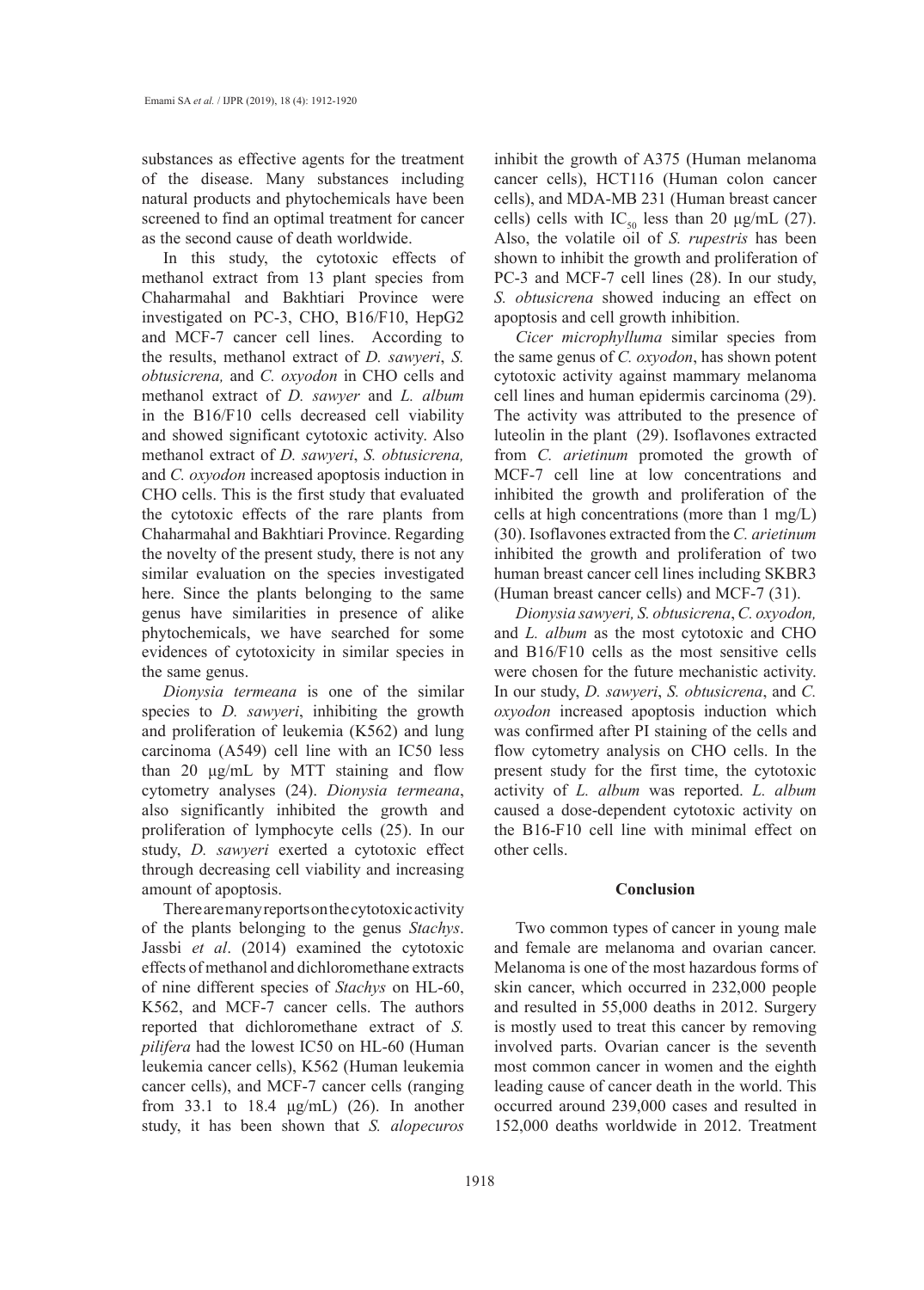usually involves a combination of surgery, radiation therapy, and chemotherapy.

Among four cytotoxic plants introduced in this study, the main constituents from *S. obtusicrena* and *L. album* have been reported in table 3. Based on the diversity of the chemicals present in these plants, it is suggested that further analytical and mechanistic evaluation supports the use of the plant as potential anticancer agents.

## **Acknowledgement**

The authors would like to thank Dr. S.H.A. Shirmardi for his assistance in idefication of plant species. Financial support of this study was provided by research affairs of Mashhad University of Medical Sciences by grant no: 931055 and performed as a part of a Pharm.D. thesis.

#### **References**

- (1) Stjernswärd J, Colleau SM, and Ventafridda V. The World Health Organization cancer pain and palliative care program past, present, and future. *J. Pain Symptom Manage*. (1996) 12: 65-72.
- http://www.who.int, 2016. 10 Facts on Cancer. (2)
- (3) Simstein R, Burow M, Parker A, Weldon C and Beckman B. Apoptosis, chemoresistance and breast cancer: insights from the MCF-7 cell model system. *Exp. Biol. Med.* (2003) 228: 995-1003.
- (4) Scheck AC, Perry K, Hank NC and Clark WD. Anticancer activity of extracts derived from the mature roots of *Scutellaria baicalensis* on human malignant brain tumor cells. BMC Complement*. Altern. Med*. (2006) 6: 27-36.
- Lu XX, Ji XX, Bao J, Li QQ, Ji DD and Luo L. (5) Inhibition of proliferation, migration and invasion of human non-small cell lung cancer cell line A549 by phlomisoside F from *Phlomis younghusbandii* Mukerjee. *Trop. J. Pharm. Res*. (2016) 15: 1413-21.
- Ji S, Li R, Wang Q, Miao WJ, Li ZW, Si LL, Qiao X, Yu (6) SW, Zhou DM and Ye M. Anti-H1N1 virus, cytotoxic and Nrf2 activation activities of chemical constituents from *Scutellaria baicalensis*. *J. Ethnopharmacol*. (2015) 176: 475-84.
- Tayarani-Najaran Z, Mousavi S, Asili J and Emami (7) SA. Growth-inhibitory effect of *Scutellaria lindbergii* in human cancer cell lines. *Food Chem. Toxicol*. (2010) 48: 599-604.
- Boozari M, Mohammadi A, Asili J, Emami SA and (8) Tayarani-Najaran Z. Growthinhibition and apoptosis induction by *Scutellaria pinnatifida* A. Ham. on HL-60and K562 leukemic cell lines. *Environ. Toxicol.*

*Pharmacol*. (2015) 39: 307-12.

- Ezati Asar M, Varehzardi R, Rajabi Vasokolaei G, (9) Haghi M and Fazelipor M. Regional disparities in the distribution of healthcare workers: evidence from Iran, Chaharmahal and Bakhtiari Province. *Glob. J. Health Sci*. (2015) 7: 374-8.
- $(10)$  Rustaiyan A, Masoudi S, and Yari M. The essential oils of *Achillea aucheri* boiss. and *A. kellalensis* Boiss. et Hausskn. from Iran. *J. Essent. Oil Res*. (1999) 11: 19-20.
- Pirbalouti AG, Asadpoor A, Hamedi B and Golparvar (11) AR. Bioactivity of Iranian medicinal plants against *Yersinia enterocolitica*. *Nutr. Food Sci*. (2010) 40: 515-22.
- (12) Sadati N, Ostad SN, Karimani Z, Shams Ardekani MR, Akbarzadeh T, Hadjiakhoondi A and Khanavi M. Phytochemical study and in vitro cytotoxic effect of *Ajuga chamaecistus* ssp. *Tomentella*. *Asian J. Chem*. (2012) 24: 2871-4.
- (13) Khanavi M, Davoodipoor AM, Sadati SN, Ardekani MRS and Sharifzadeh M. Antinociceptive effect of some extracts from *Ajuga chamaecistus* Ging. ssp. *tomentella* (Boiss.) Rech f. aerial parts. *DARU* (2014) 22: 56.
- Eskandani M, Bahadori MB, Zengin G, Dinparast L (14) and Bahadori S. Novel natural agents from Lamiaceae family: An evaluation on toxicity and enzyme inhibitory potential linked to diabetes mellitus. *Curr. Bioact. Compd*. (2016) 12: 34-8.
- (15) Moshefi MH, Mehrabani M, Moeini M and Saffari F. Study of antibacterial effects of different fractions of leaves extract of *Ajuga Chamaecistus* Ging. Subsp. *Scoparia* (Bioss) Rech. f. and bioautography of effective fraction. *J. Kerman Uni. Med. Sci*. (2012) 21: 313-20.
- Weiss SG, Tin‐Wa M, Perdue RE and Farnsworth NR. (16) Potential anticancer agents II: Antitumor and cytotoxic lignans from *Linum album* (Linaceae). *J. Pharm. Sci*. (1975) 64: 95-8.
- (17) Nezhadali A, Masrornia M, Bari H, Akbarpour M, Joharchi, MR and Nakhaei-Moghadam M. Essential oil composition and antibacterial activity of *Nepeta glomerulosa* Boiss from Iran. *J. Essent. Oil-Bear. Pl*. (2011) 14: 241-4.
- (18) Jamzad M, Akbari MT, Rustaiyan A, Masoudi S and Azad L. Chemical composition of essential oils of three stachys species growing wild in Iran: *Stachys asterocalyx* Rech. f., *Stachys obtusicrena* Boiss. and *Stachys multicaulis* Benth. *J. Essent. Oil Res*. (2009) 21: 101-4.
- (19) Masoudi S, Rustaiyan A, Mohebat R and Mosslemin MH. Composition of the essential oils and antibacterial activities of *Hymenocrater yazdianus*, *Stachys obtusicrena* and *Nepeta asterotricha* three labiatae herbs growing wild in Iran. *Nat. Prod. Commun*. (2012) 7: 117-120.
- (20) Javidnia K, Miri R, Assadollahi M, Gholami M and Ghaderi M. Screening of selected plants growing in Iran for antimicrobial activity. *Iran. J. Sci. Technol*.